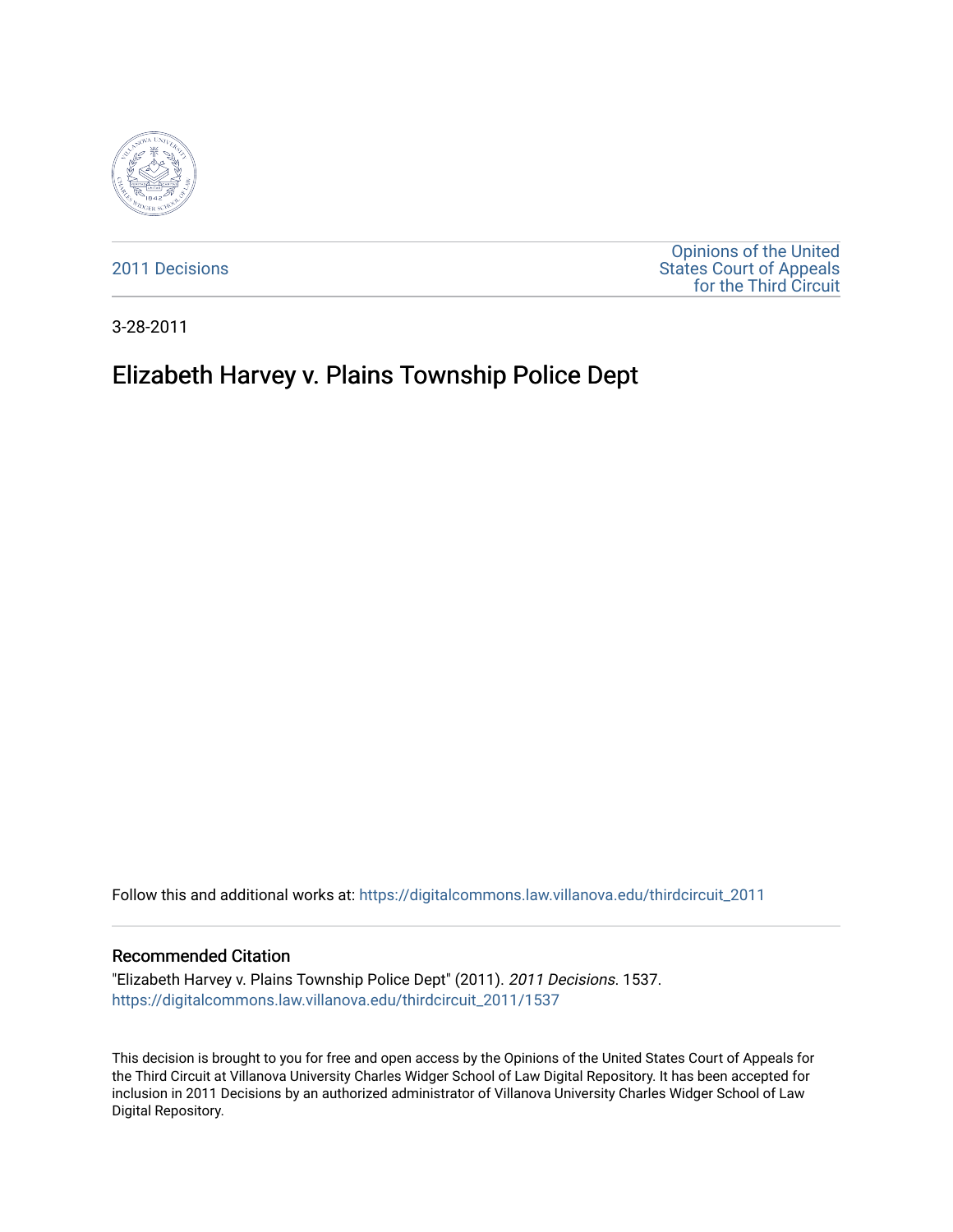#### PRECEDENTIAL

# UNITED STATES COURT OF APPEALS FOR THE THIRD CIRCUIT

 $\overline{\phantom{a}}$ 

No. 09-1170  $\overline{\phantom{a}}$ 

#### ELIZABETH HARVEY,

Appellant

v.

# PLAINS TOWNSHIP POLICE DEPARTMENT; EDWARD J. WALSH; RONALD DOMBROSKI; PLAINS TOWNSHIP BOARD; JOAN A. CHUKINAS

 $\overline{\phantom{a}}$ 

On Appeal from the United States District Court for the Middle District of Pennsylvania (D.C. No. 3-01-cv-01768) District Judge: Honorable James M. Munley

 $\overline{\phantom{a}}$ 

Argued January 5, 2011 Before: AMBRO and FISHER, *Circuit Judges*, and SÁNCHEZ, *\* District Judge.*

\* The Honorable Juan R. Sánchez, District Judge for the United States District Court for the Eastern District of Pennsylvania, sitting by designation.

 $\overline{a}$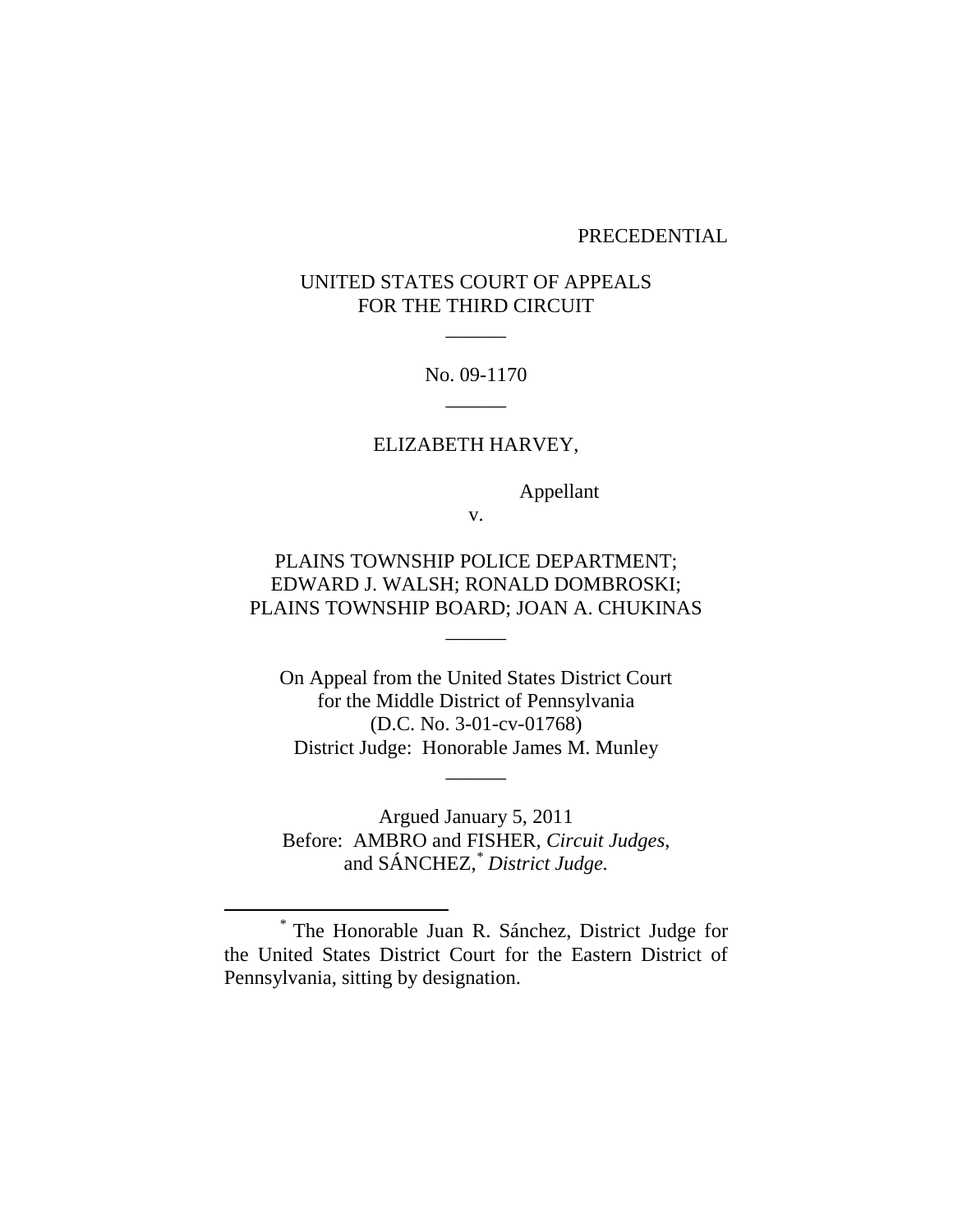(Filed: March 28, 2011)

Elizabeth Harvey Dundee Apartments #10 Middle Road Wilkes Barre, PA 18702 *Pro Se Appellant*

Alexander Bilus (Argued) Stephen J. McConnell Dechert 2929 Arch Street 18th Floor, Cira Centre Philadelphia, PA 19104 *Court Appointed Amicus Curiae*

C. Kent Price (Argued) Thomas, Thomas & Hafer 305 North Front Street, 6th Floor P.O. Box 999 Harrisburg, PA 17101-1233 *Counsel for Appellee, Ronald Dombroski*

## OPINION OF THE COURT  $\overline{\phantom{a}}$

 $\overline{\phantom{a}}$ 

FISHER, *Circuit Judge*.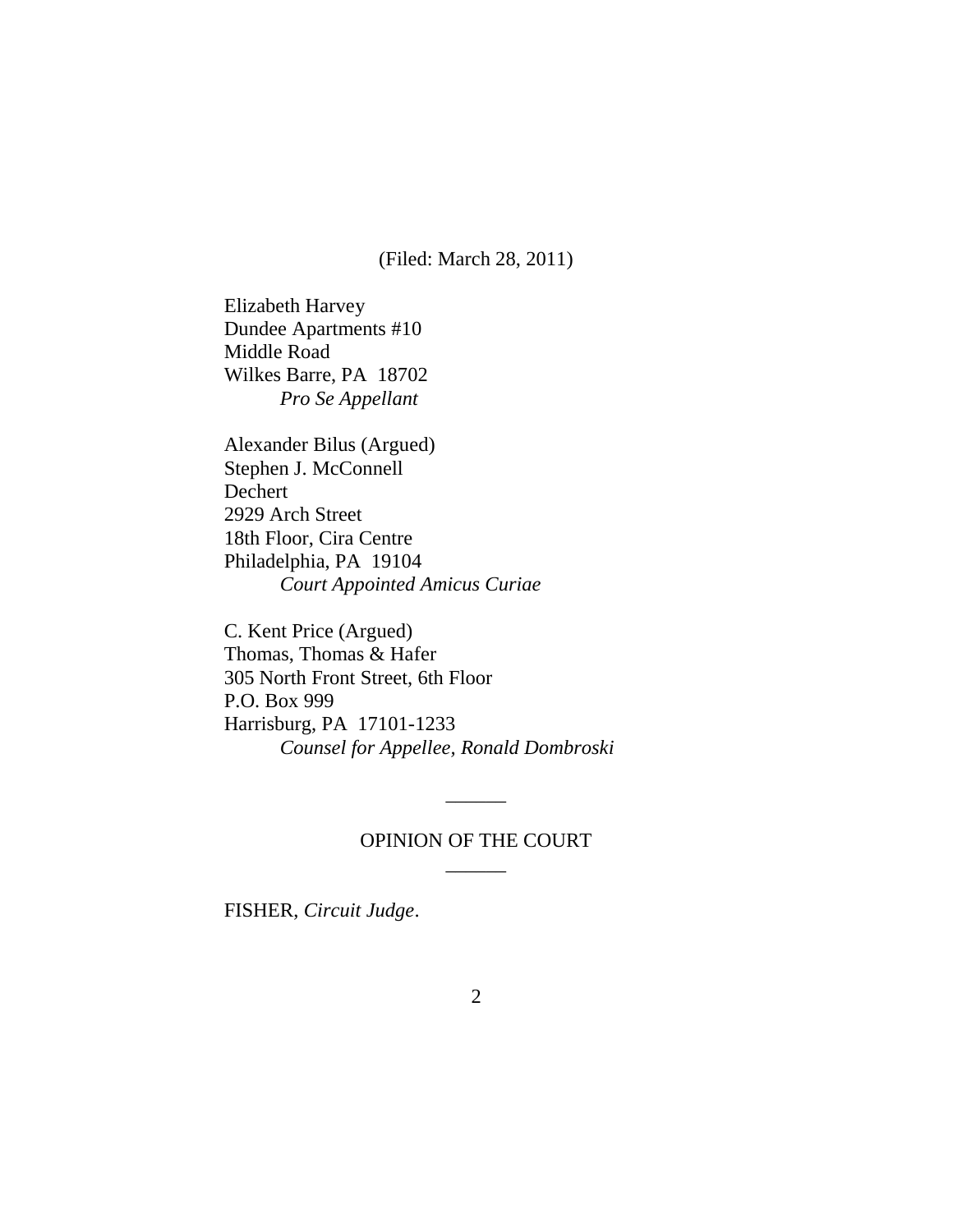It is our second time hearing this case on appeal. Elizabeth Harvey originally brought a claim under 42 U.S.C. § 1983 against Officer Ronald Dombroski and other defendants for the allegedly unconstitutional search of her apartment in the context of her ex-boyfriend"s repossession of property. Officer Dombroski was at the scene of the repossession serving to maintain the peace, and there was a question as to whether he took an active role in the repossession or remained neutral. The District Court initially ruled in favor of all the defendants on summary judgment, and we reversed with respect to Officer Dombroski in holding that there was a material factual dispute as to whether Dombroski acted under color of state law. *Harvey v. Plains Twp. Police Dep't*, 421 F.3d 185 (3d Cir. 2005) ("*Harvey I*"). On remand, the District Court conducted a jury trial and, at the conclusion of the two-day trial, provided a verdict form that limited the state action issue to a single factual question: whether Dombroski ordered Harvey's door to be opened. The jury found in the negative, and Harvey lost.

We find that the verdict form was in error. Action under color of state law must be addressed after considering the totality of the circumstances and cannot be limited to a single factual question. For the foregoing reasons, we will vacate and remand this case to the District Court for a new trial.

### **I.**

At one point, Elizabeth Harvey and Edward Olowiany jointly leased an apartment from Joan Chukinas, their landlord. The relationship between Harvey and Olowiany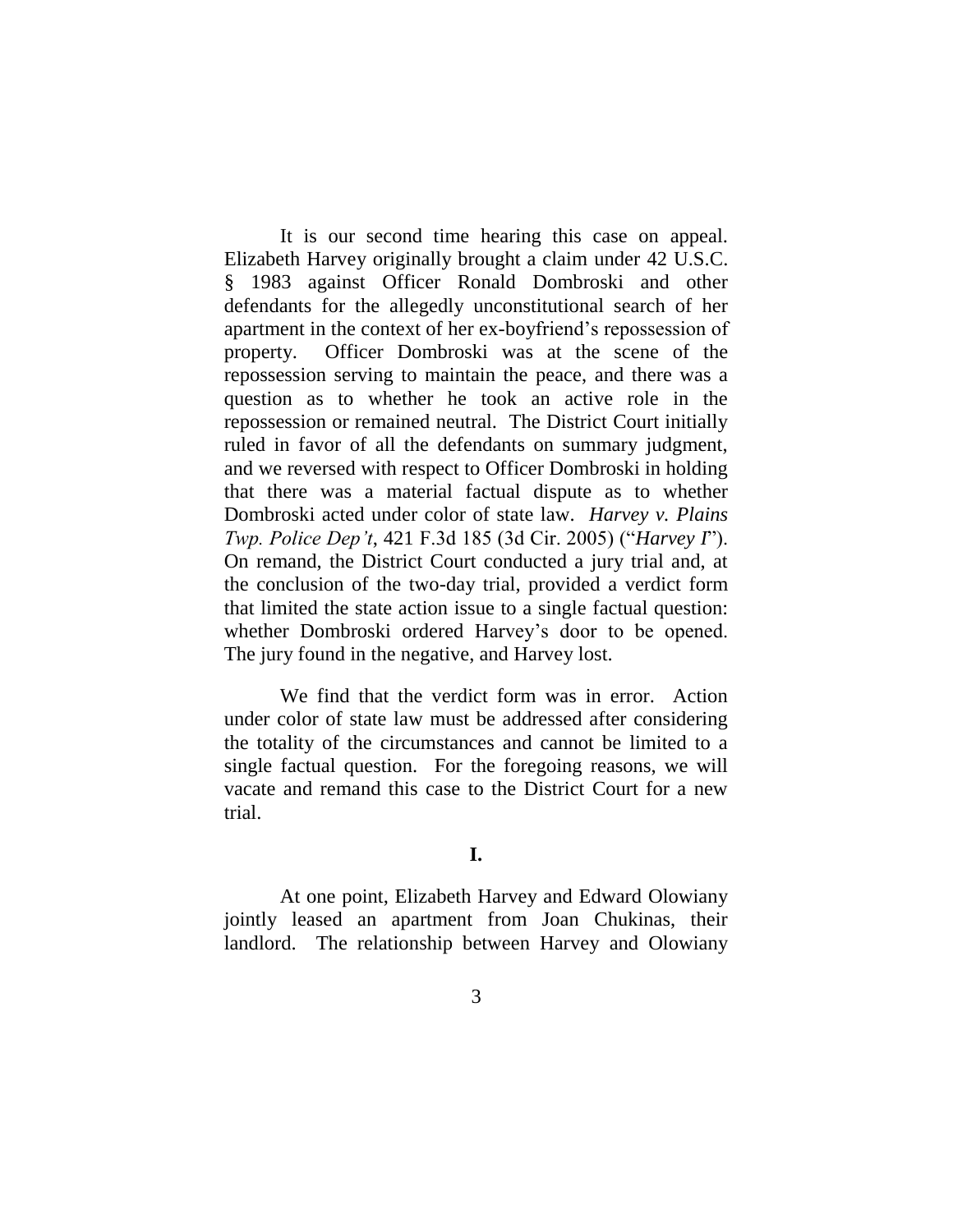ended, and Harvey received a protection from abuse order ("PFA"), which granted her exclusive possession of the apartment and ordered Olowiany to retrieve all of his belongings immediately after entry of the PFA. Olowiany did just that, but later that month, Olowiany's lawyer mailed Harvey a letter seeking permission to return to retrieve additional items. Harvey ignored the letter. Two weeks later, a second letter was sent. Harvey claims that she was away from her apartment and did not receive the second letter. In the meantime, Olowiany attempted to repossess the additional property and sought police presence to maintain the peace.

Officer Dombroski was dispatched by the Plains Township Police Department and arrived at Harvey"s apartment at 2:00 p.m. on a weekday. Olowiany and his friend Tina George arrived five minutes later, as did Chukinas with a key to the apartment. Harvey was not home. They waited for thirty minutes, at which point they began discussing ways to obtain access to Harvey"s apartment. Dombroski testified that Chukinas asked him whether it would be permissible to open Harvey's door:

> I said to her, based on what I had known from my supervisor and the letters I had seen [from Olowiany"s lawyer] . . . I can"t see a problem with it, everyone got the letter and that was it. I never told her to open the door. . . . I told Joan [Chukinas] I could not see a problem with it because I believed everybody got the letter.

(App. at 243.) Chukinas testified that "the policeman okayed me to open the door" (*id*. at 41-42) and that she "would have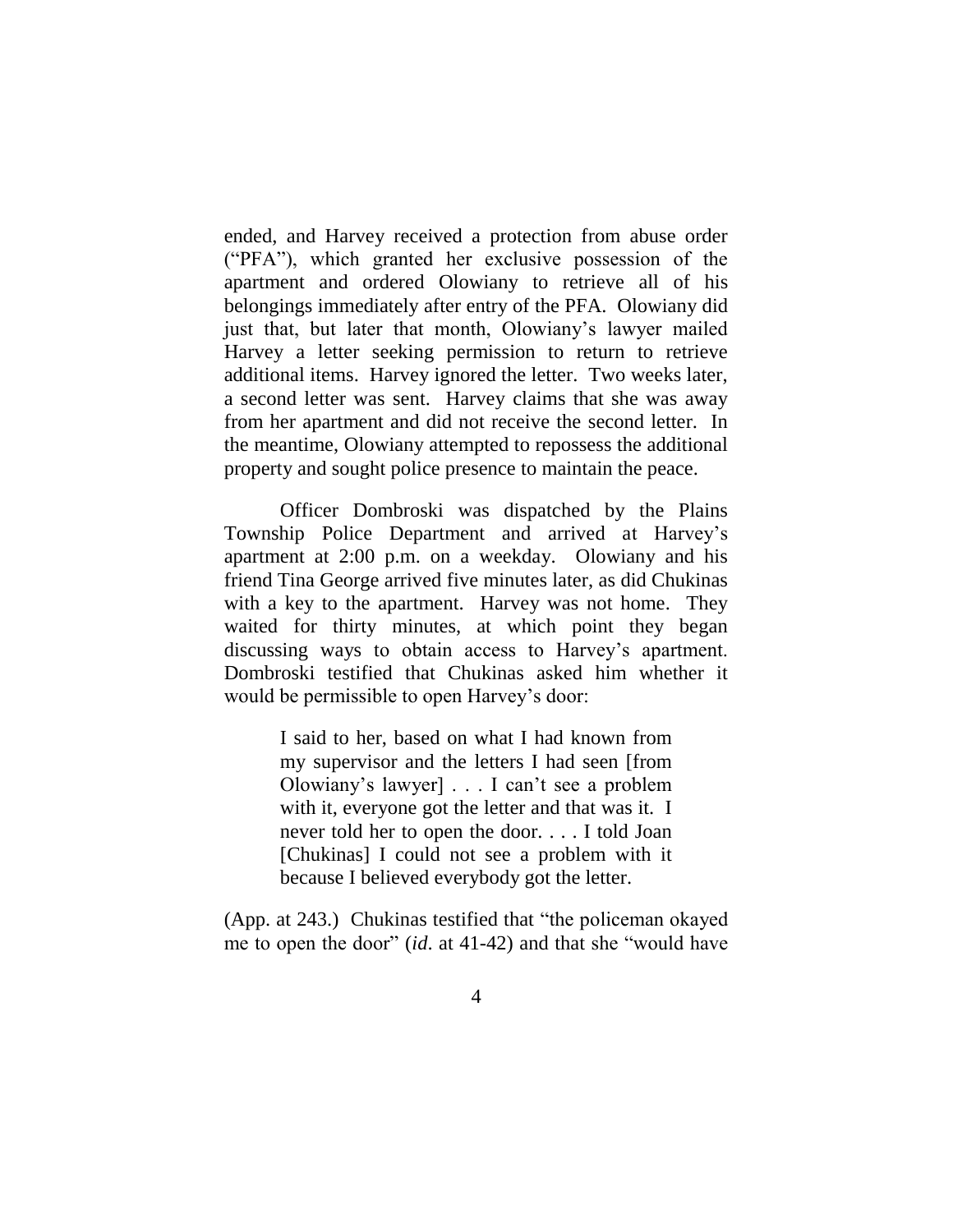never opened the door if I didn"t have permission from the policeman." *(Id.* at 35-36.) After Chukinas opened Harvey's door, Dombroski and Olowiany entered the apartment. Olowiany left with several items, and Harvey arrived later that day to find her apartment "in shambles." (*Id*. at 123-24.)

Harvey originally brought this action under 42 U.S.C. § 1983 against Officer Dombroski, Police Chief Edward Walsh, the Plains Township Police Department, the Plains Township Board, and Joan Chukinas for the unconstitutional search of her apartment. The District Court for the Middle District of Pennsylvania granted summary judgment in favor of all the defendants. On appeal, we reversed the District Court"s grant of summary judgment in favor of Officer Dombroski and remanded the case. *Harvey I*, 421 F.3d at 187.

The District Court held a jury trial. At the conclusion of the trial, the Court instructed the jurors as to Harvey"s § 1983 claim. It instructed that action under color of state law means "that the plaintiff must show that the defendant was using power that he possessed by virtue of state law." (App. at 302.) The Court went on to note that, "in order to determine if the . . . plaintiff established her Section 1983 claim, you must answer only one factual question, and that is did the defendant order the landlady to open the door to the apartment." (*Id*.) The District Court also provided a verdict form with the first question reading as follows:

> 1) Did Defendant Ronald Dombroski act under color of state law with regard to the repossession of personal property at Plaintiff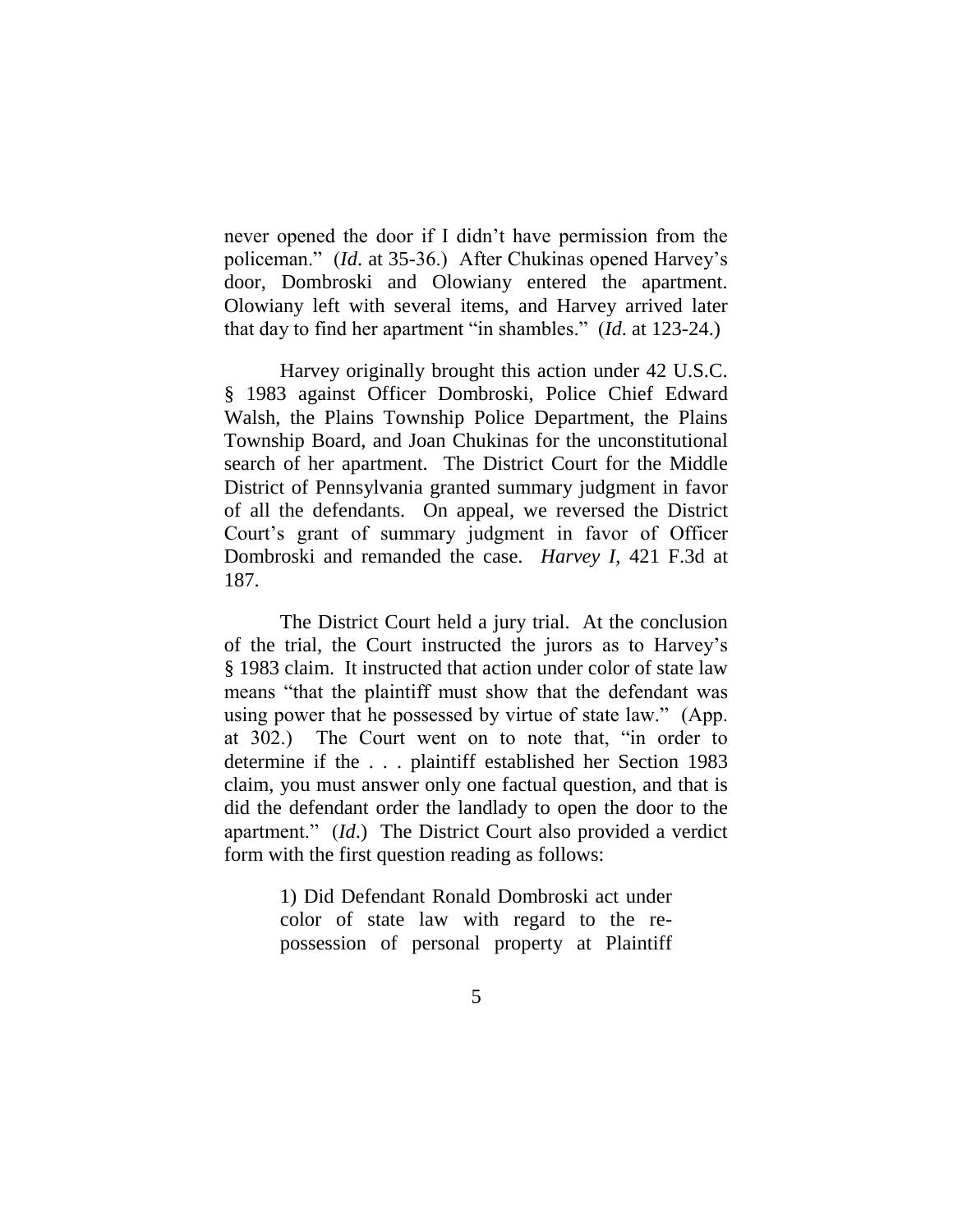Elizabeth Harvey"s apartment on September 18, 1999? Only answer "Yes" if you find that Defendant Ronald Dombroski ordered the landlord to open the door of the apartment.

Yes No

If you answered "No" please sign and date the verdict form and return to the courtroom. If you answered "Yes" proceed to question 2.

(*Id*. at 315.) Harvey failed to raise objections to the jury instructions or verdict form, and the jury answered "No" to the first question. Harvey now appeals with the assistance of amicus curiae for whom we thank for its service. $1$ 

### **II.**

Because Harvey failed to raise an objection to the jury instructions or verdict form, we conduct plain error analysis. Under Rule 51, we "may consider a plain error in the instructions that has not been preserved . . . if the error affects substantial rights." Fed. R. Civ. P.  $51(d)(2)$ . We must therefore consider whether the District Court committed an error and, if it did, whether the error affected Harvey"s substantial rights.

<sup>&</sup>lt;sup>1</sup> The District Court had jurisdiction under 28 U.S.C. §§ 1331 and 1343. We have jurisdiction over Harvey"s timely appeal under 28 U.S.C. § 1291.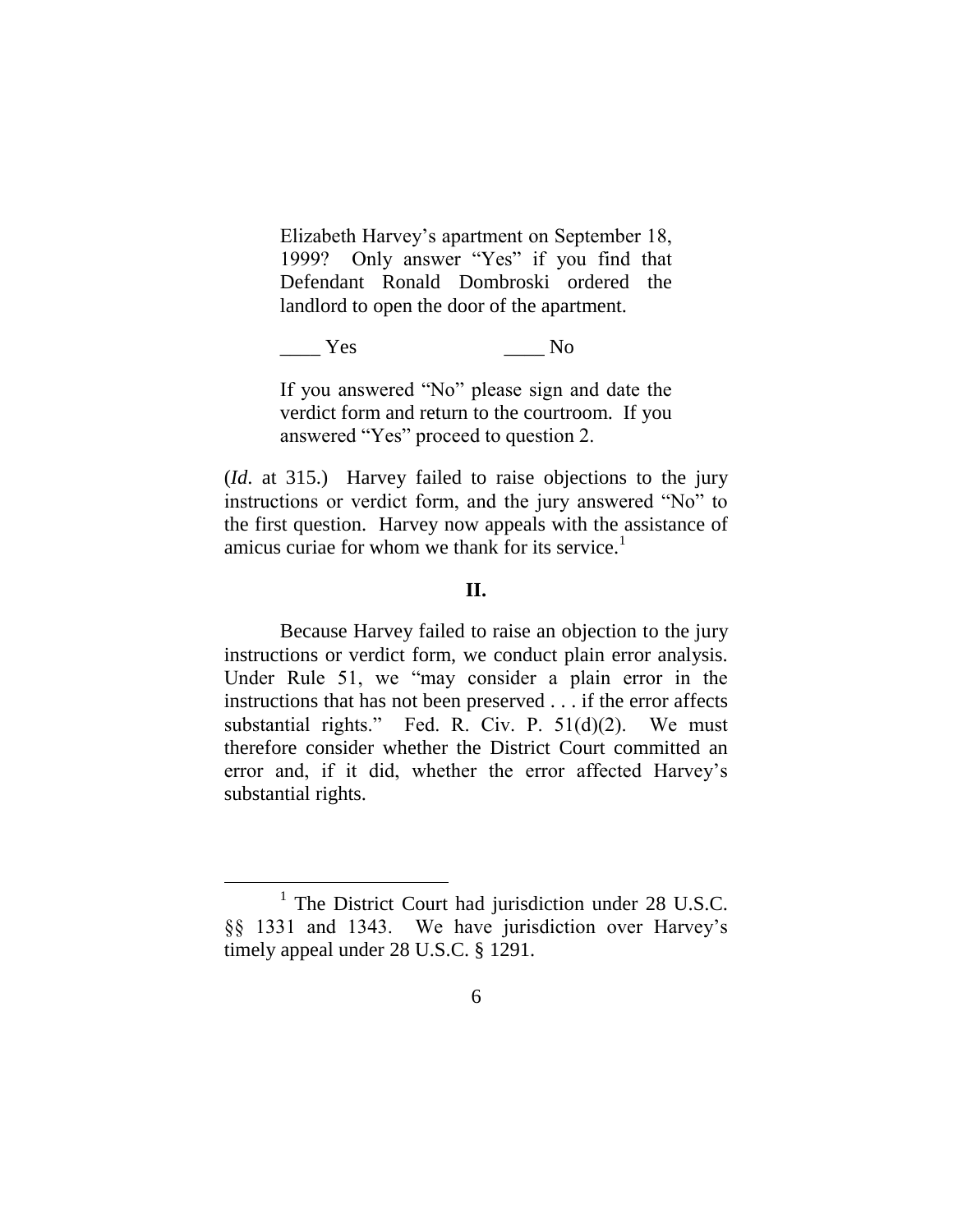To prevail on a § 1983 claim, Harvey had to show, first, that she was deprived of a constitutional right and, second, that the alleged deprivation was "committed by a person acting under color of state law." *Harvey I*, 421 F.3d at 189 (quoting *West v. Atkins*, 487 U.S. 42, 48 (1988)). The first element was not in dispute. The case turned on whether Harvey could prove that Dombroski acted "under color of state law."<sup>2</sup> 42 U.S.C. § 1983.

Action under color of state law "requires that one liable under § 1983 have exercised power possessed by virtue of state law and made possible only because the wrongdoer is clothed with the authority of state law." *Abbott v. Latshaw*, 164 F.3d 141, 146 (3d Cir. 1998) (internal quotation marks and citations omitted). We have considered state action in the context of private repossessions before. The test is whether the officer maintains neutrality or takes an active role in the repossession resulting in an unconstitutional deprivation. *Id*. at 147. "The mere presence of police at the scene of a private repossession does not, alone, constitute state action." *Id*. An

 $\overline{a}$ 

<sup>2</sup> The terms "under color of state law" and "state action" are used interchangeably. Where deprivations of rights under the Fourteenth Amendment are alleged against state officials, these two requirements converge. *Lugar v. Edmondson Oil Co.,* 457 U.S. 922, 935 n.18 (1982); *Abbott v. Latshaw*, 164 F.3d 141, 145 (3d Cir. 1998) ("If . . . conduct satisfies the state action requirement of the Due Process Clause, then it also qualifies as action "under color of state law' for  $\S$  1983 purposes.").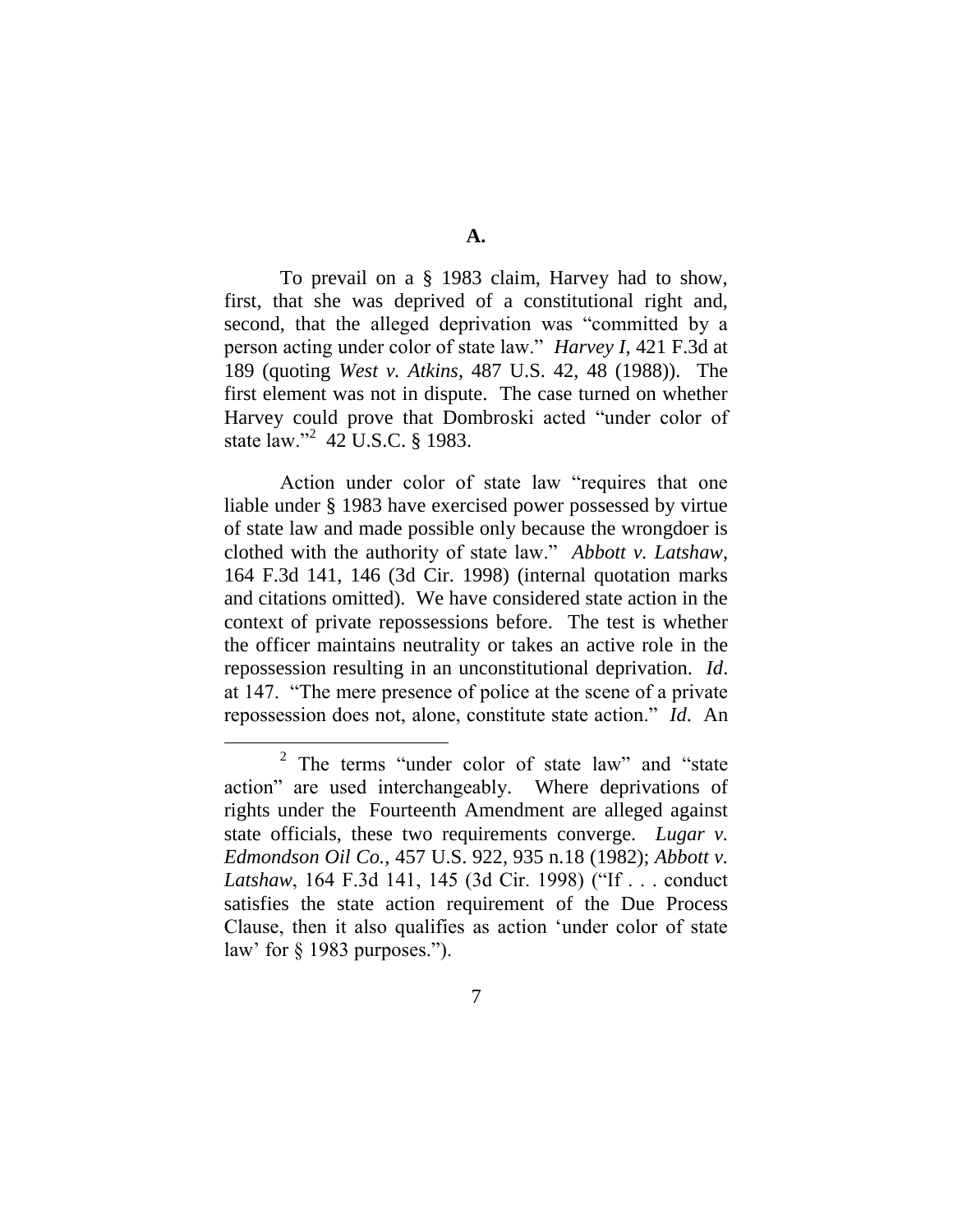officer"s presence may be requested to maintain the peace, and the officer appropriately does so by remaining neutral. An officer abandons neutrality once he takes an active role and assists in the repossession.

The relevant inquiry, then, is whether an officer affirmatively aided a repossession such that he can be said to have caused the constitutional deprivation. Such aid may take the form of facilitation, encouragement, direction, compulsion, or other affirmative assistance in the repossession.<sup>3</sup> *See Marcus v. McCollum*, 394 F.3d 813, 819 (10th Cir. 2004). However, liability will only attach when an

[1] accompanied the private party onto the scene,

- [3] ordered the debtor to stop interfering or he would go to jail,
- [4] intervened at more than one step in the repossession process,
- [5] failed to depart before the repossession has been completed,
- [6] stood in close proximity to the creditor, [or]
- [7] unreasonably recognized the documentation of one party over the other[.]

*Price-Cornelison v. Brooks*, 524 F.3d 1103, 1117 (10th Cir. 2008) (citing *Marcus v. McCollum*, 394 F.3d 813, 819 (10th Cir. 2004)).

<sup>3</sup> Relevant circumstances may include whether the officer:

<sup>[2]</sup> told the debtor that the seizure was legal,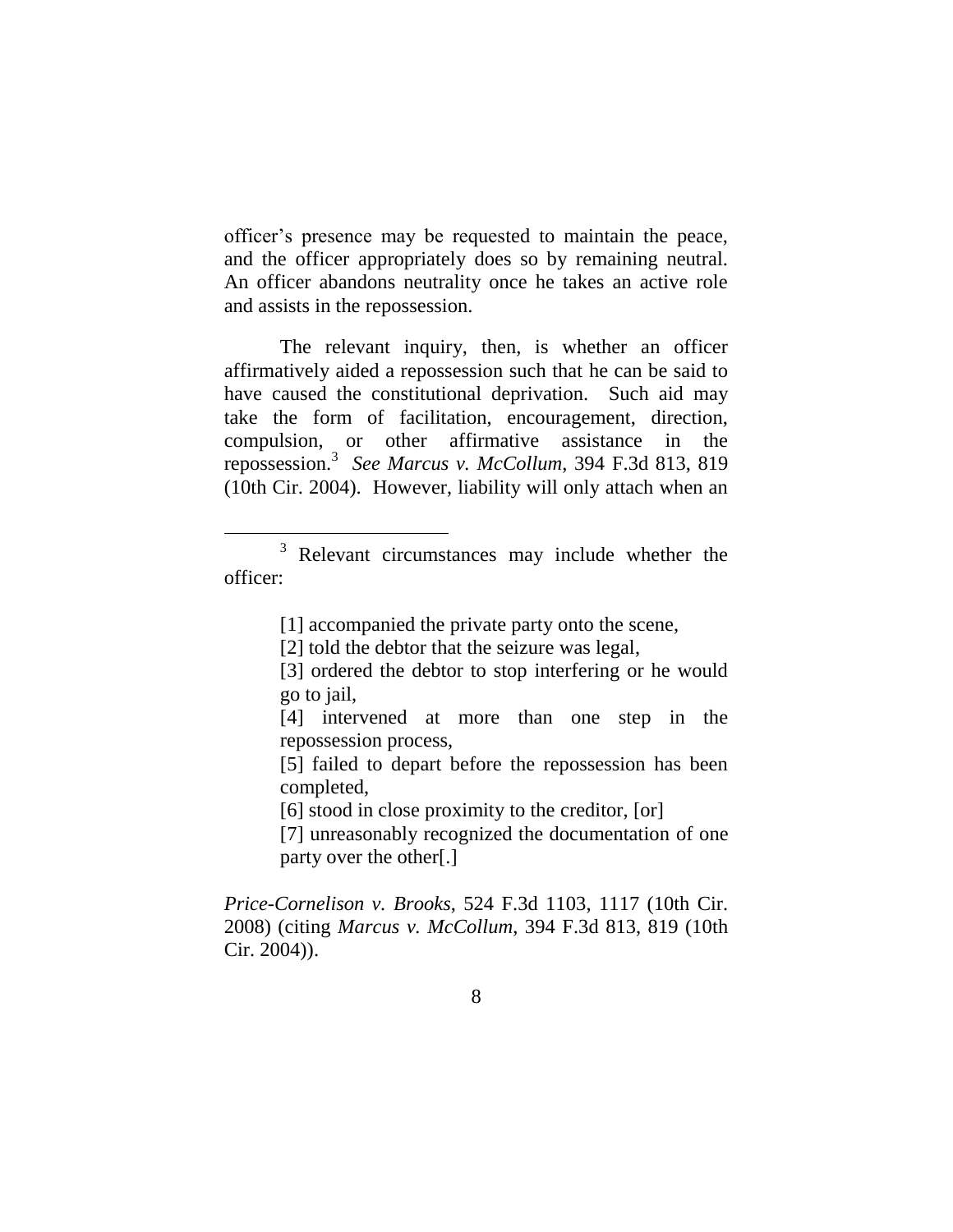officer plays a "principal role" in the seizure. *Abbott*, 164 F.3d at 147. In short, an officer may be liable for causing a constitutional deprivation if he "aid[s] the repossessor in such a way that the repossession would not have occurred but for [his] assistance." *Marcus*, 394 F.3d at 819.

The distinction between maintaining neutrality and taking an active role is not to be answered in the abstract. There is no precise formula, and the distinction lies in the particular facts and circumstances of the case. *See Burton v. Wilmington Parking Auth*., 365 U.S. 715, 722 (1961) ("Only by sifting facts and weighing circumstances can the nonobvious involvement of the State in private conduct be attributed its true significance."). To determine whether a police officer acted under the color of state law, the facts and circumstances of the police officer"s role in the private repossession must be examined in their totality. *See Howerton v. Gabica*, 708 F.2d 380, 384 (9th Cir. 1983).

At one point, the District Court in our case instructed the jury correctly:

> The crucial inquiry is whether the police officer was, one, present simply to stand in case there was a breach of the peace or whether the police officer was, two, taking an active role and affirmatively assisted in the repossession.

(App. at 308.) But, as noted, the Court also incorrectly stated that "in order to determine if the . . . plaintiff established her Section 1983 claim, you must answer only one factual question, and that is did the defendant order the landlady to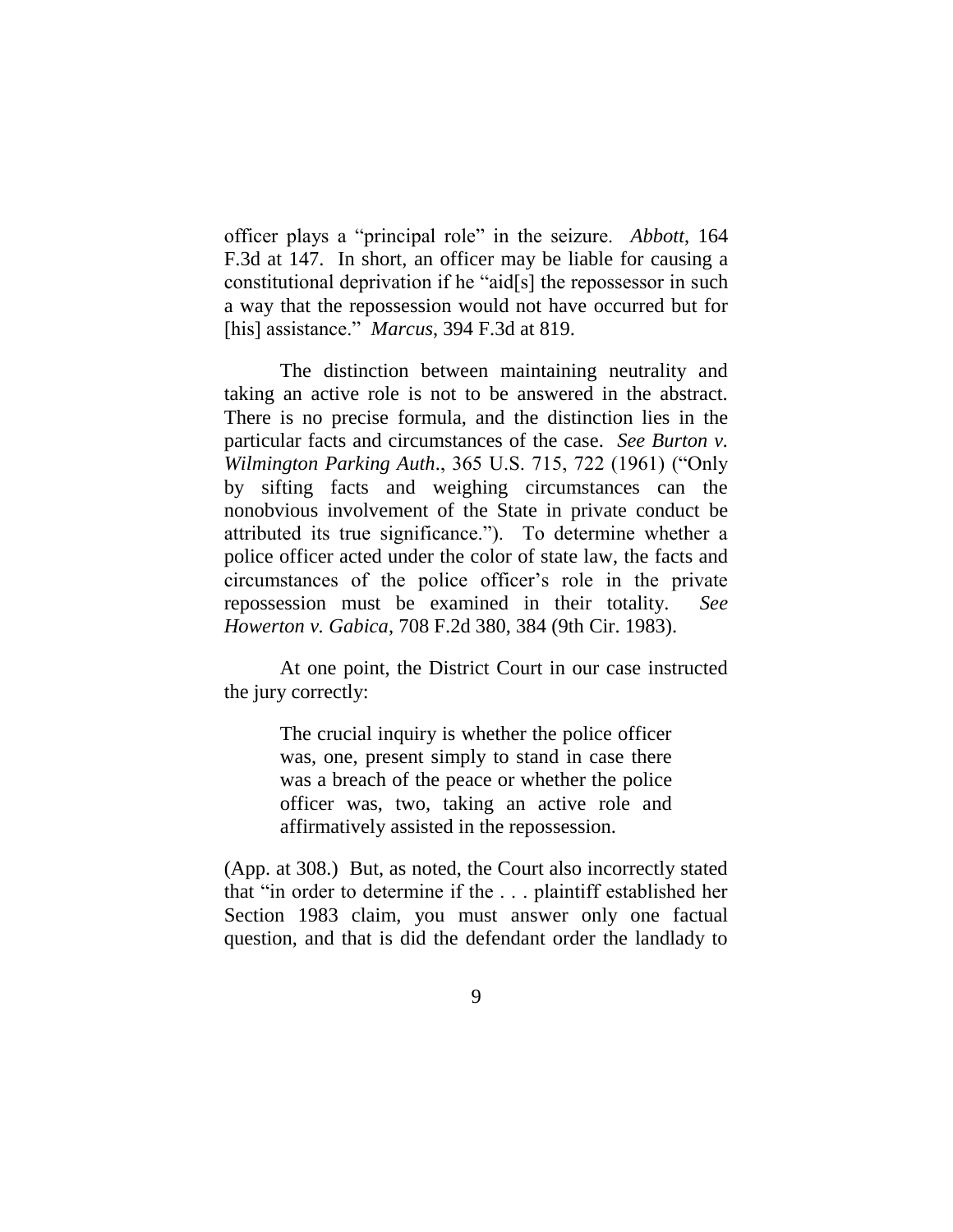open the door to the apartment." (*Id*. at 302.) Importantly, the verdict form explicitly limited the factual inquiry to a single question: whether "Dombroski ordered the landlord to open the door of the apartment." (*Id*. at 315.)

We find that the jury instructions and verdict form were in error. They precluded a full investigation of the facts and circumstances. Whether there was action under color of state law is dependent upon the role played by Dombroski in the repossession. The state action question must be addressed after considering the totality of the circumstances and cannot be limited to a single factual question.

Applying the totality of the circumstances test, a reasonable jury could have found that Dombroski intervened and aided Olowiany so as to cause the constitutional violation. Dombroski went to the scene of the repossession at Olowiany"s behest, implied the search was legal by telling the landlord it was all right to open the door, entered the apartment to observe Olowiany remove items, stayed until repossession was complete, followed immediately behind Olowiany during the seizure, unreasonably recognized Olowiany"s documentation – a letter prepared by Olowiany"s attorney purporting to list all the items which belonged to Olowiany – even though Harvey was not present to contest the information in the letter, and attempted to mark off the items as Olowiany took them. The verdict form prevented the jury from considering these relevant facts and circumstances.

Dombroski offers three replies. First, he argues that the presence of the plaintiff at the scene of the repossession is a "crucial" factor in finding state action. Because Harvey was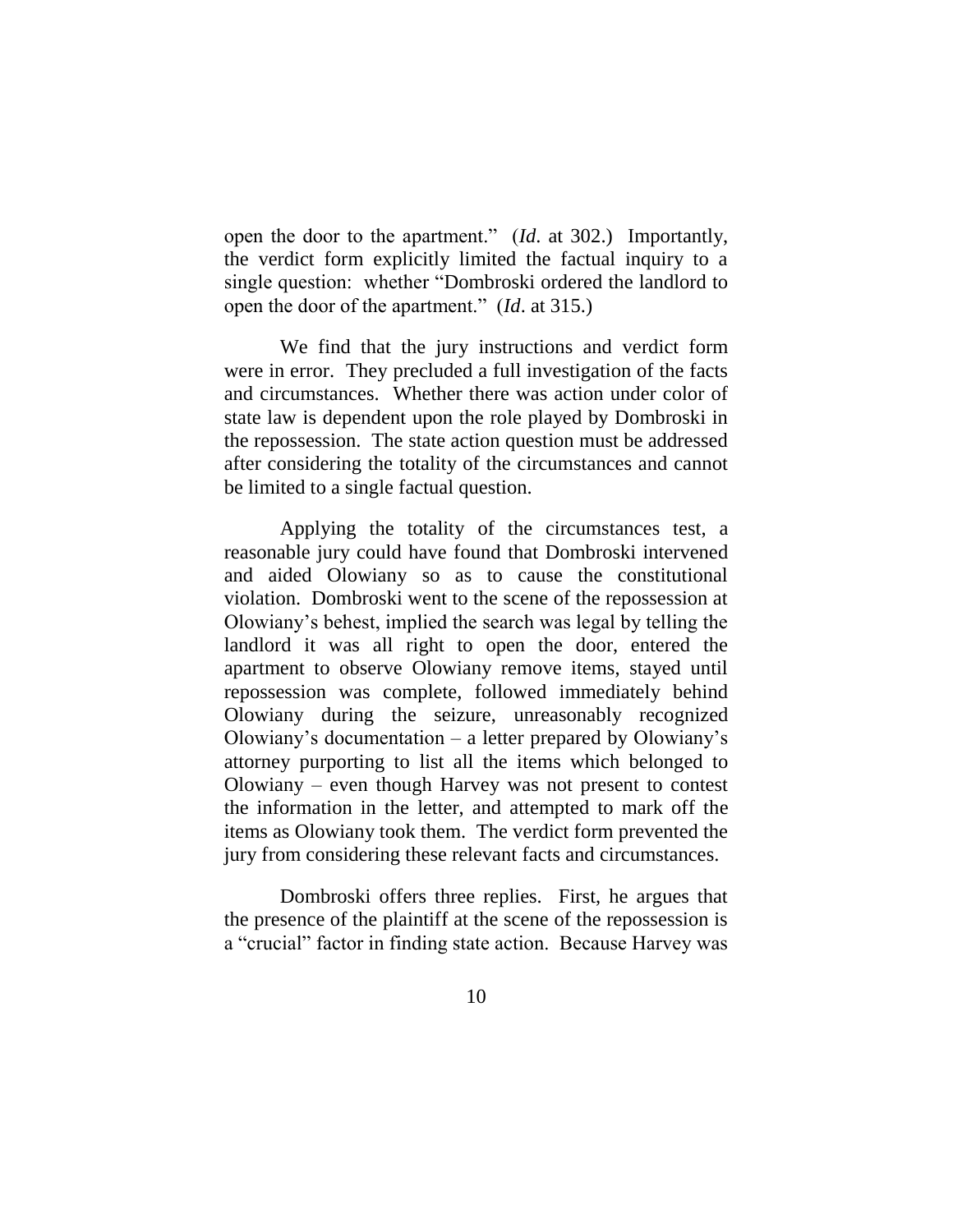not present at the scene of the allegedly unconstitutional search, argues Dombroski, we cannot find state action. We rejected this argument in *Harvey I*, where we did "not read [case law] as embracing a rule that requires the plaintiff's presence in order to find state action." 421 F.3d at 191. For the same reason we reject Dombroski"s first argument.

Second, Dombroski argues that the verdict form conformed with the facts of the case and the theory of liability advanced by Harvey. He cites numerous statements by Harvey"s counsel in opening and closing statements that Dombroski "ordered" the landlord to open the door. "At no time," argues Dombroski, "did Harvey contend or argue that Chukinas opened the door to the apartment because she was coerced, intimidated, or otherwise[] caused to open the door against her will." (Dombroski Br. at 13.) We find to the contrary. In his closing argument, Harvey"s counsel stated:

> We have a police officer who as an authority figure, just as a mother or father is an authority figure. And if the mother or father says to the child, it"s okay to open the door . . . the person is going to respond because that is basically an acceptance by the authority figure to go ahead and do it. This is implied if anything else, you go ahead and open the door. He had no authority to allow her to open the door. That was not in his permissive area as a police officer. That amounted to police action on his part.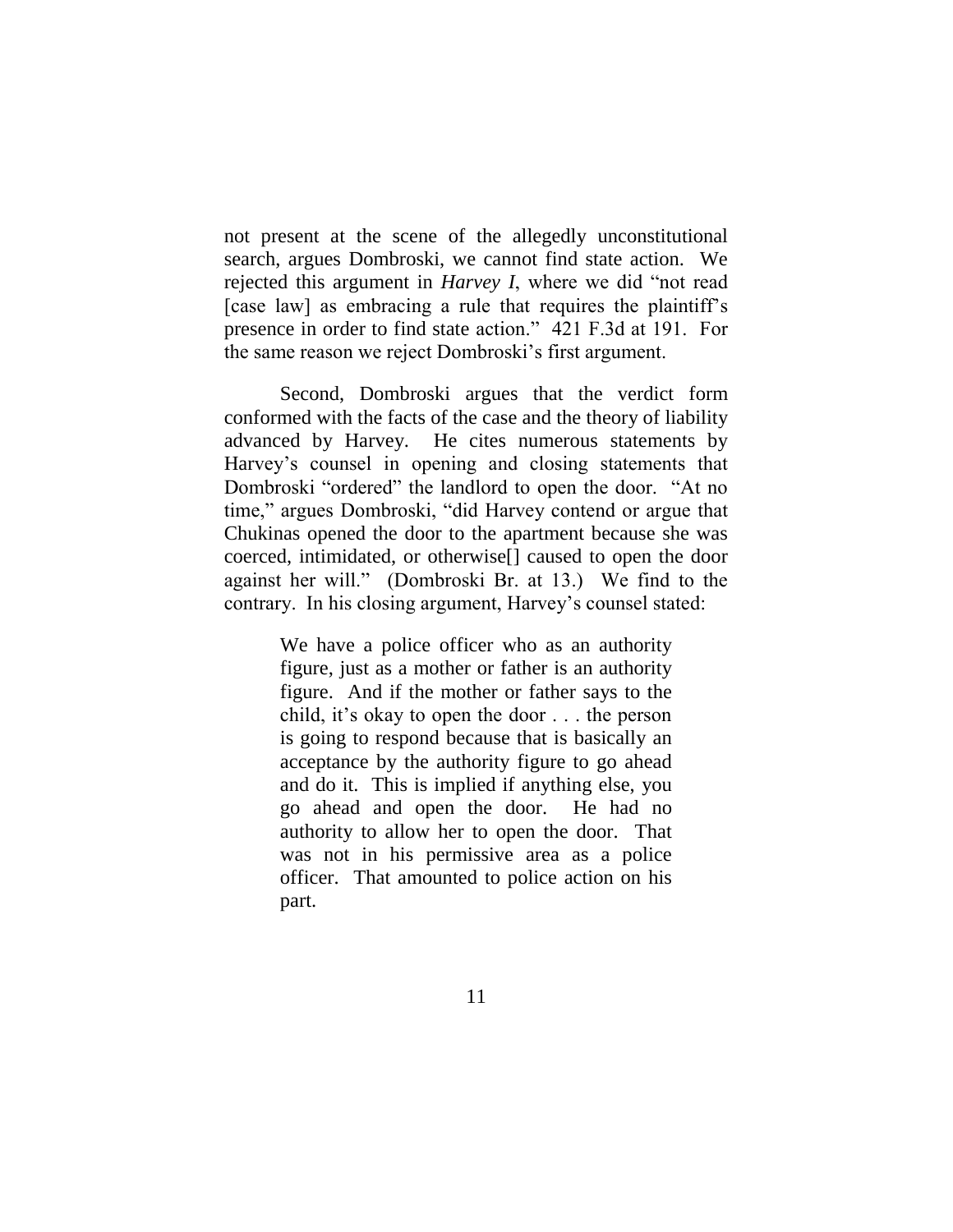(App. at 289.) Even if Harvey"s primary argument was that Dombroski ordered Chukinas to open the door, her counsel also argued and introduced evidence showing that Dombroski"s intervention caused Chukinas to open the door. Harvey was entitled to the correct verdict form and jury instructions. *See Hilord Chem. Corp. v. Ricoh Elecs., Inc.*, 875 F.2d 32, 38 (2d Cir. 1989).

Third, Dombroski argues that the instructions and verdict form were in conformity with our opinion in *Harvey I*. In a footnote, we stated,

> It is a much different question whether state action could be found if Chukinas asked Dombroski if she could open the door and he assented (such that there was no official order to open the door). The cases above suggest that Dombroski's mere assent to opening the door, provided that the choice to open the door remained with Chukinas, would not qualify as state action.

*Harvey I*, 421 F.3d at 191 n.6. The mere fact that Dombroski approved Chukinas"s opening the door is insufficient to establish state action. Indeed, mere approval is not state action as long as "the choice to open the door remained with Chukinas." *Id*. However, the verdict form prevented the jury from reaching a determination of whether the choice to open the door in fact remained with Chukinas. Considering the totality of the circumstances, the jury may have determined that Dombroski played an active role in the repossession.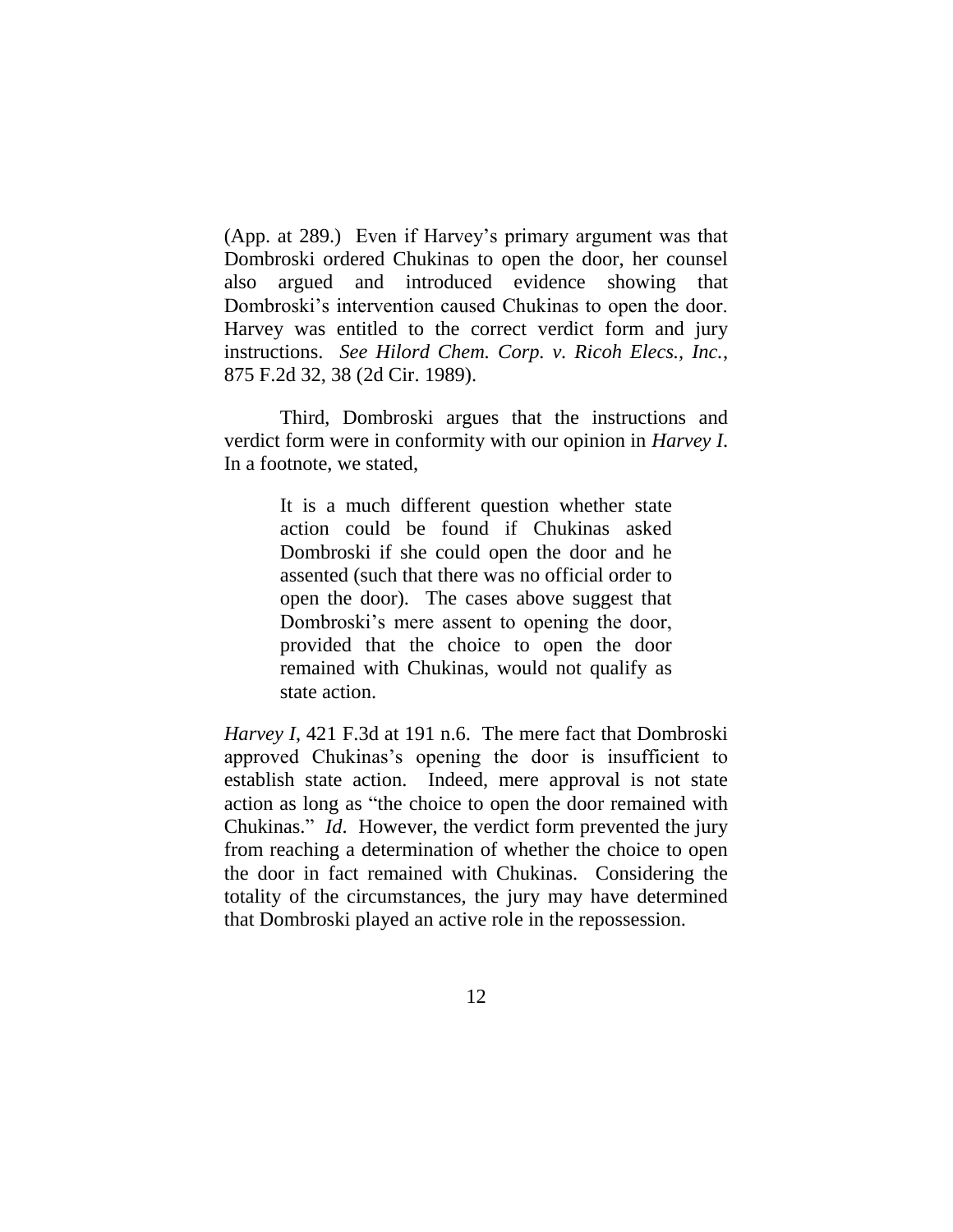An error constitutes plain error if: "(1) [the error is] fundamental and highly prejudicial or if the instructions are such that the jury is without adequate guidance on a fundamental question and (2) our failure to consider the error would result in a miscarriage of justice." *Alexander v. Riga*, 208 F.3d 419, 426-27 (3d Cir. 2000). A jury instruction, taken as a whole, must inform the jury of the correct legal standard. *Limbach Co. v. Sheet Metal Workers Int'l Ass'n*, 949 F.2d 1241, 1259 n.15 (3d Cir. 1991). When a jury instruction is erroneous, a new trial is warranted unless such error is harmless. *See Advanced Med., Inc. v. Arden Med. Sys., Inc.*, 955 F.2d 188, 199 (3d Cir. 1992). An error is harmless if it is "highly probable" that the error did not contribute to the judgment. *Id.* An erroneous jury instruction may also be considered non-fundamental when, taking the instructions as a whole, the erroneous instruction is a "solitary misstatement of law" buried in an otherwise correct legal explanation. *Ryder v. Westinghouse Corp.*, 128 F.3d 128, 137 (3d Cir. 1997).

The jury instructions and the verdict form contained fundamental, highly prejudicial errors that went beyond minor misstatements of the law. While the instructions included part of the correct legal standard for state action in the context of a repossession, the Court stated that if the jury found that "Dombroski did not direct or order[] the landlady to open the door," then he did not act under the color of state law and the jury must return a verdict for the defendant. (App. 308-09.) This error was reinforced by the verdict form, which forced the outcome of the case to be determined by a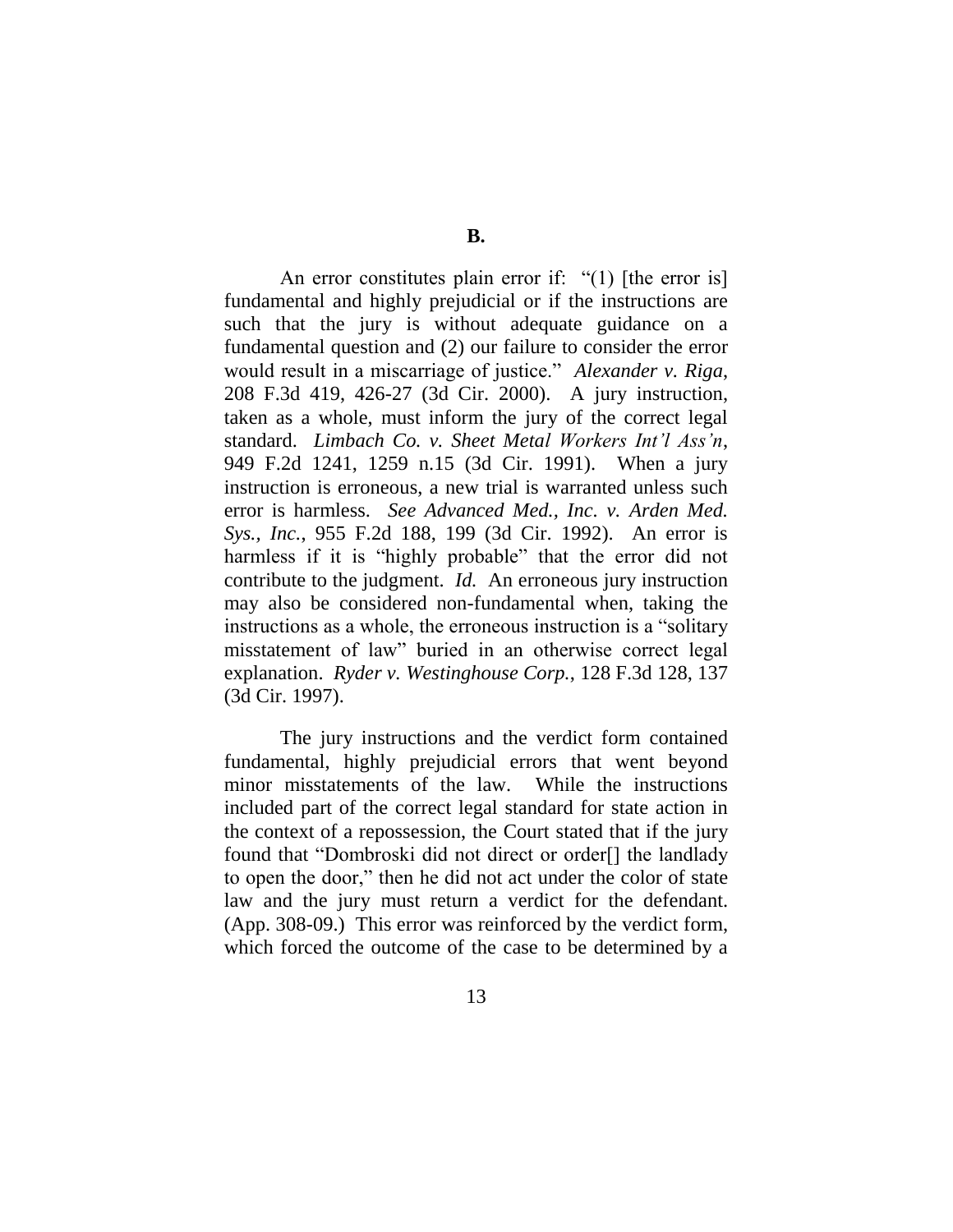single finding of fact: whether Dombroski ordered the landlord to open the door. In *Hurley v. Atlantic City Police Department*, we held that the District Court failed to instruct the jury that punitive damages against the upper management of a company could only be awarded if upper management was involved in the violation. 174 F.3d 95, 122-24 (3d Cir. 1999). We reversed the finding of punitive damages because the jury instructions "failed to provide proper guidance for the jury on a fundamental question." *Id*. at 124; *see also Beardshall v. Minuteman Press Int'l*, 664 F.2d 23, 26 (3d Cir. 1981) (holding that the District Court"s failure to instruct the jury as to the proper standard of proof constituted plain error). The District Court in this case did not merely omit an instruction but instructed the jury incorrectly. As a result, the jury conducted an improper finding of fact and reached an unsound conclusion. The jury was unable to exercise its factfinding function to fully consider the facts and circumstances. If the Court had provided a proper verdict form, the jury may have reached a different result. The jury may have found that Dombroski played an active role in the repossession, even if he did not order the landlord to open Harvey"s door. The District Court's error was, therefore, fundamental because it affected the central element in dispute, and it was prejudicial because the jury may have reached a different result.

Second, the failure to consider the District Court's error would result in a miscarriage of justice. The central issue in dispute at the trial was the role played by Officer Dombroski, and Harvey may have lost entirely because of the Court"s erroneous verdict form. Though this is a discretionary power that we should exercise sparingly, we